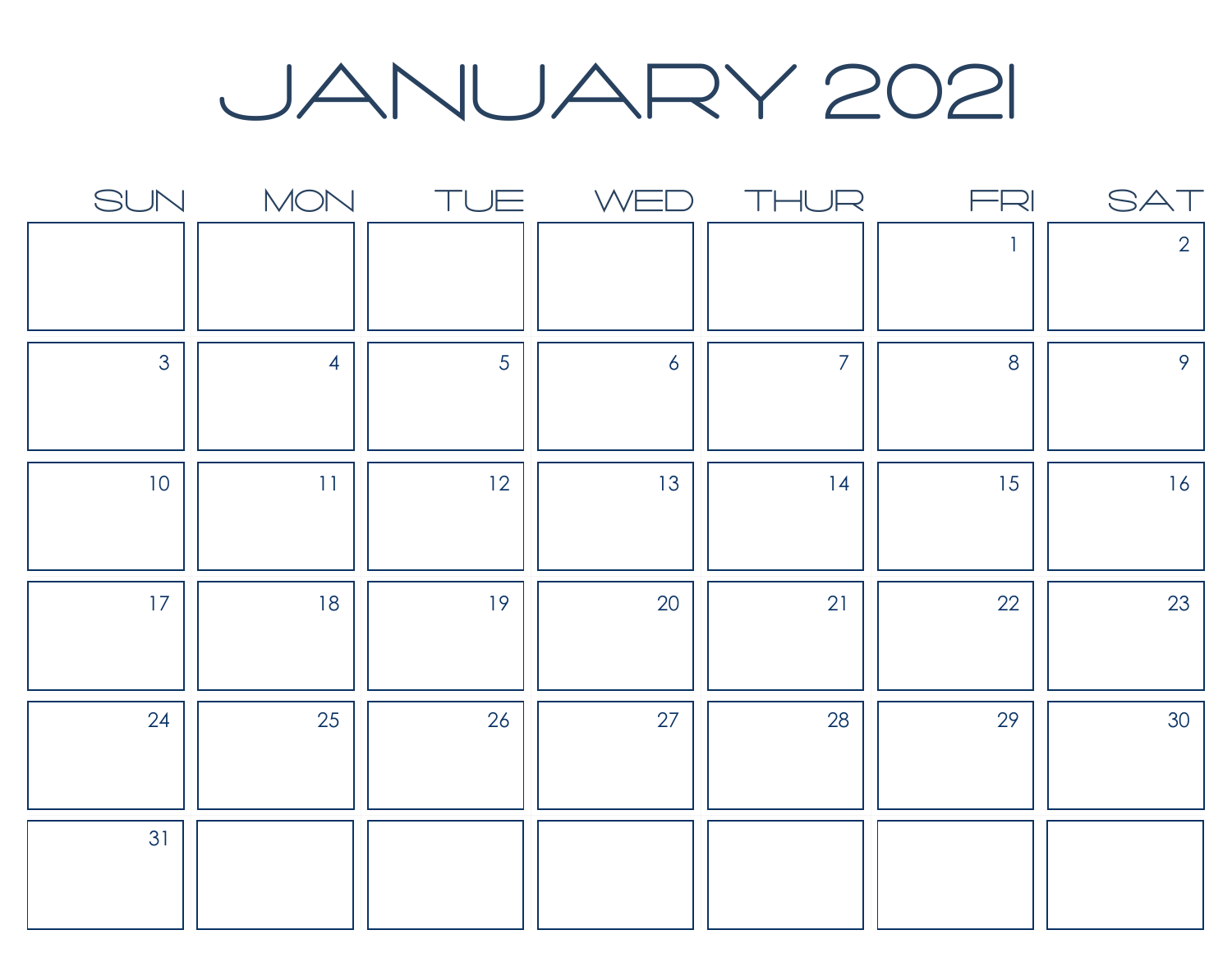## February 2021

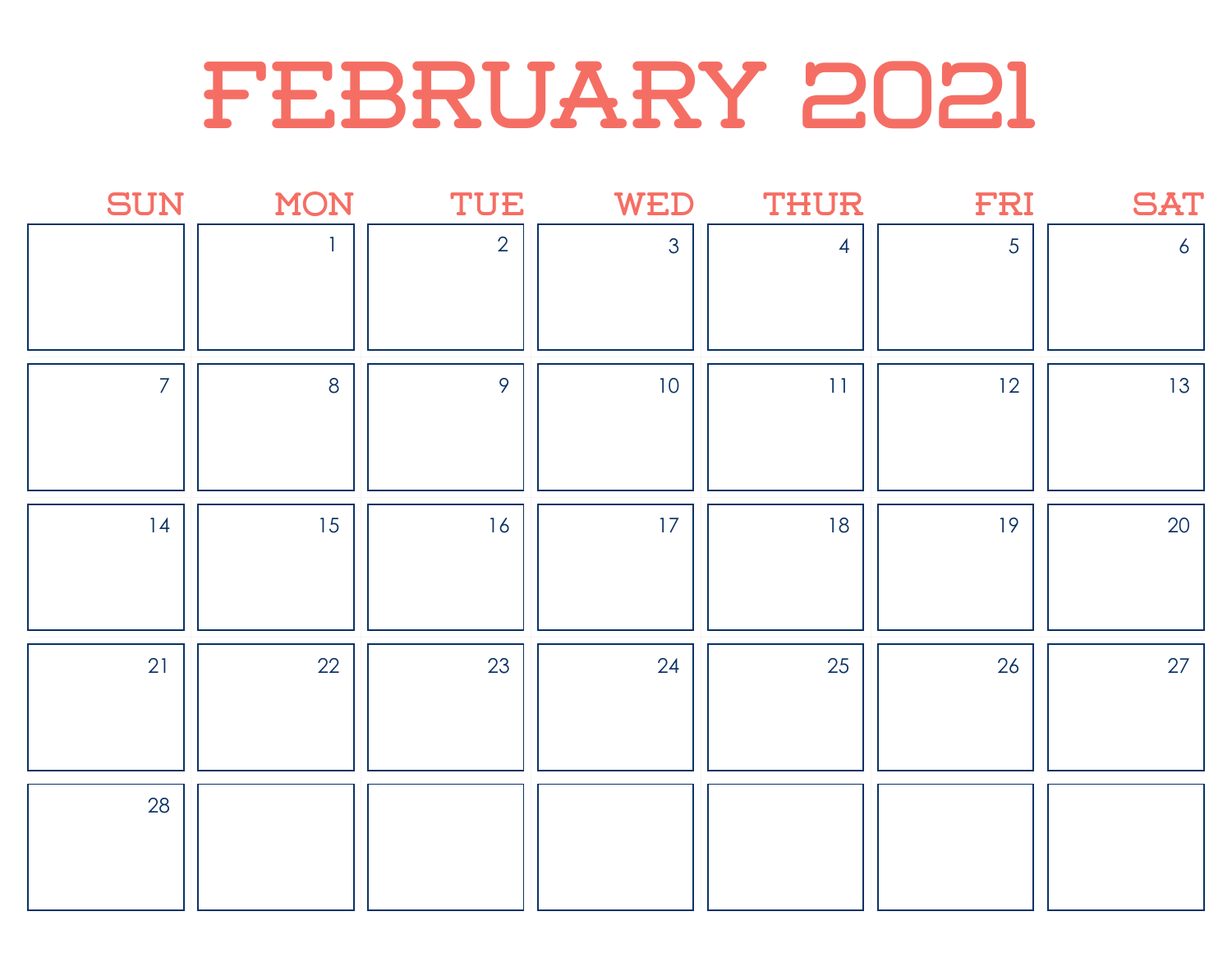## **MARCH 2021**

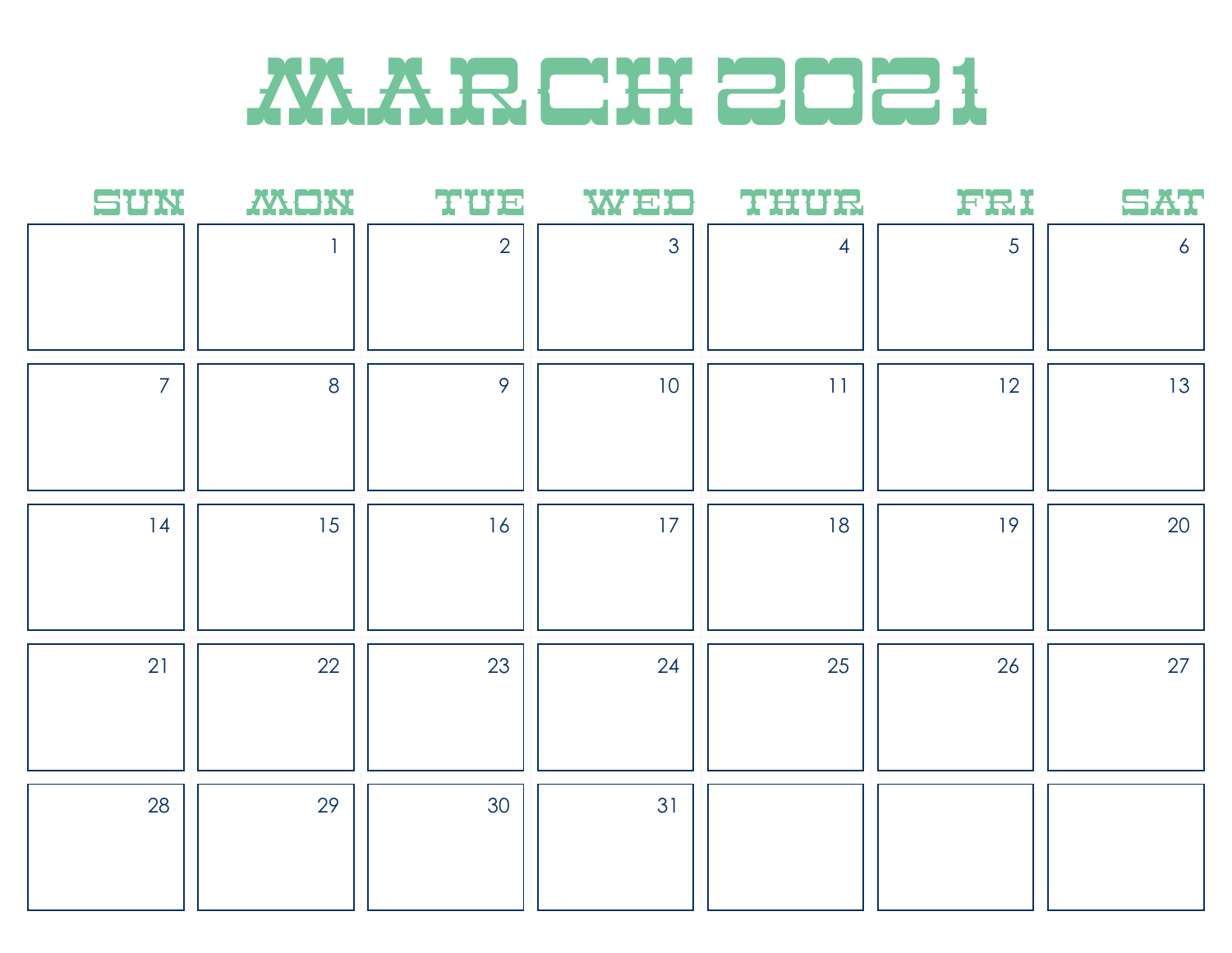#### april 2021

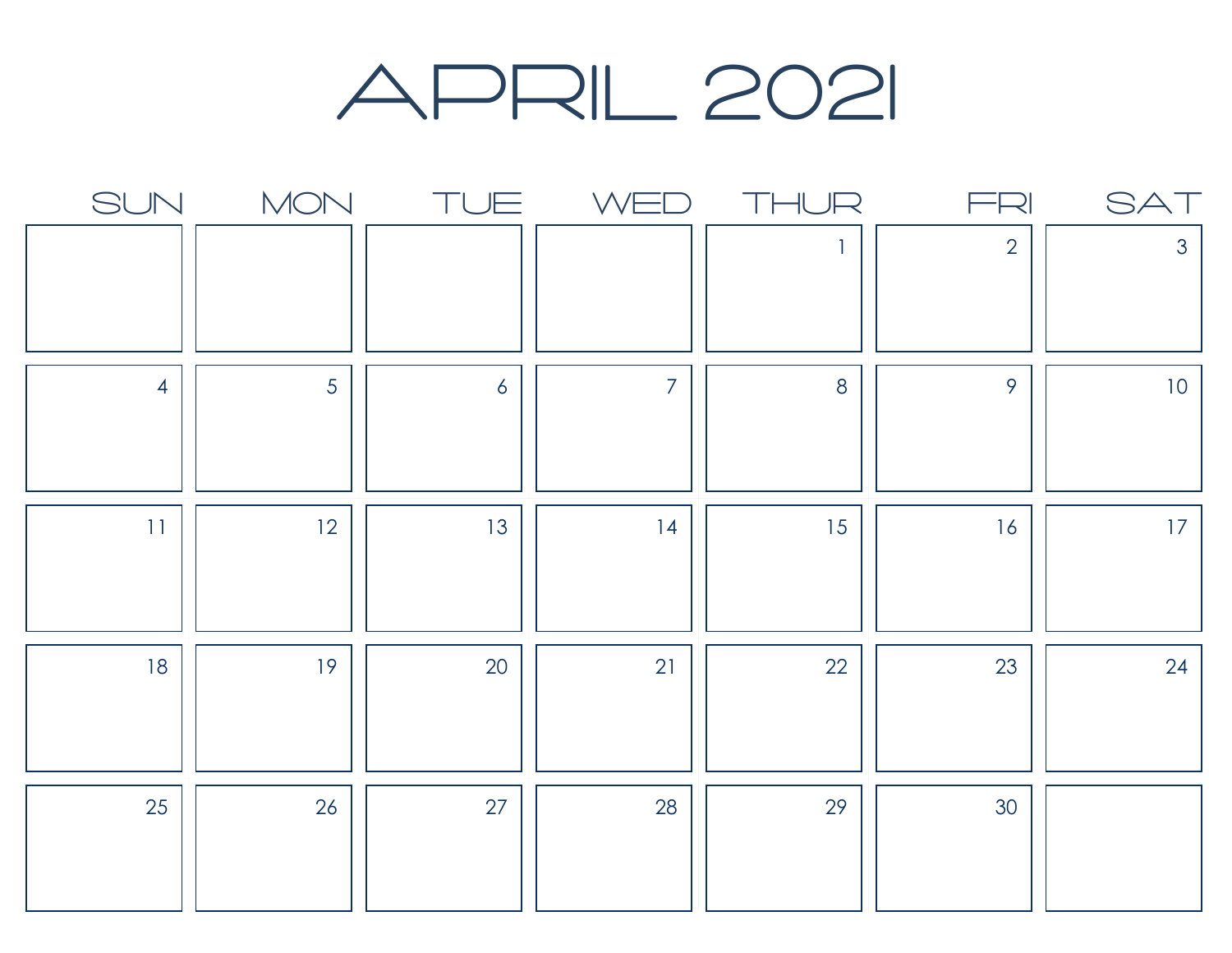

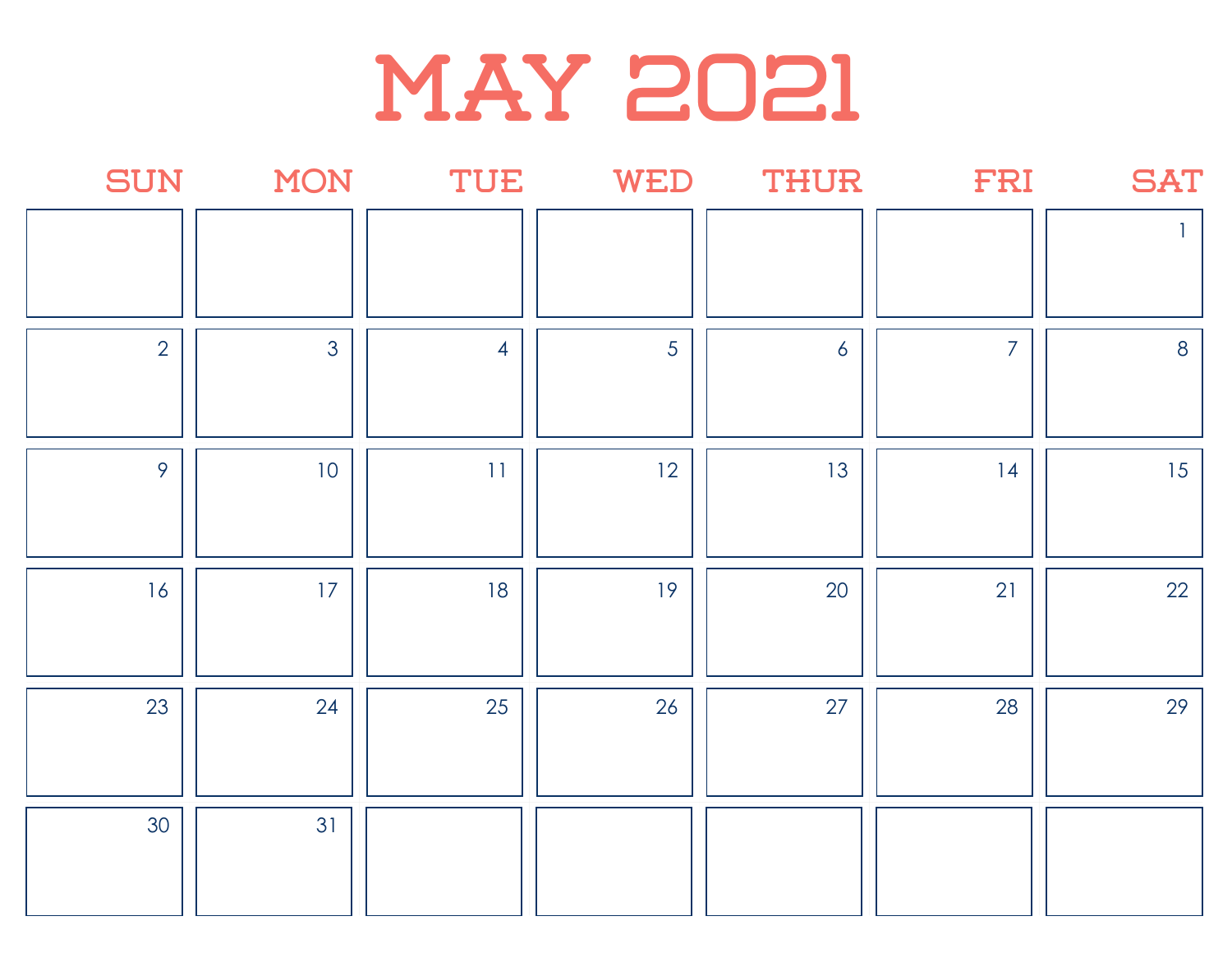

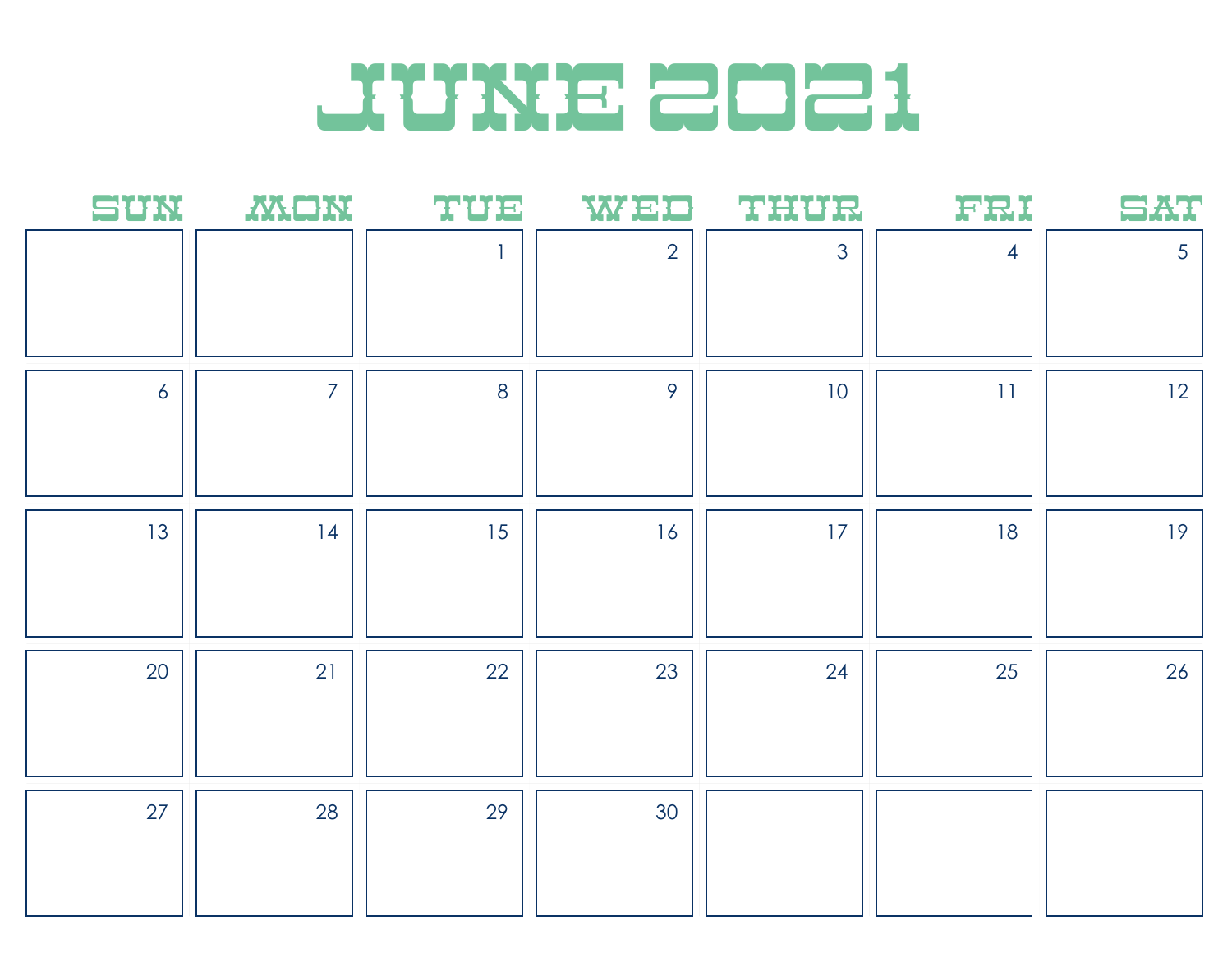### july 2021

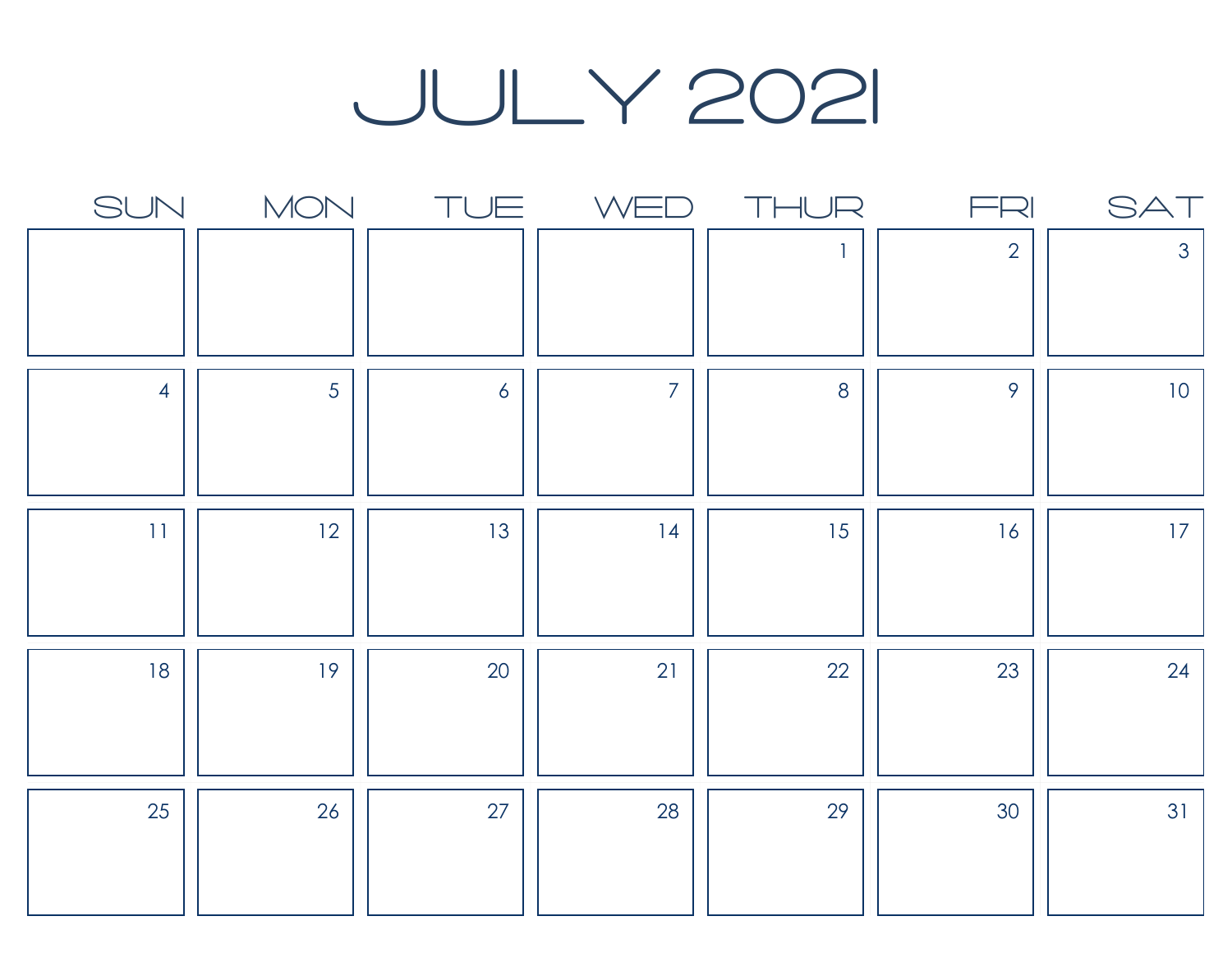# AUGUST 2021

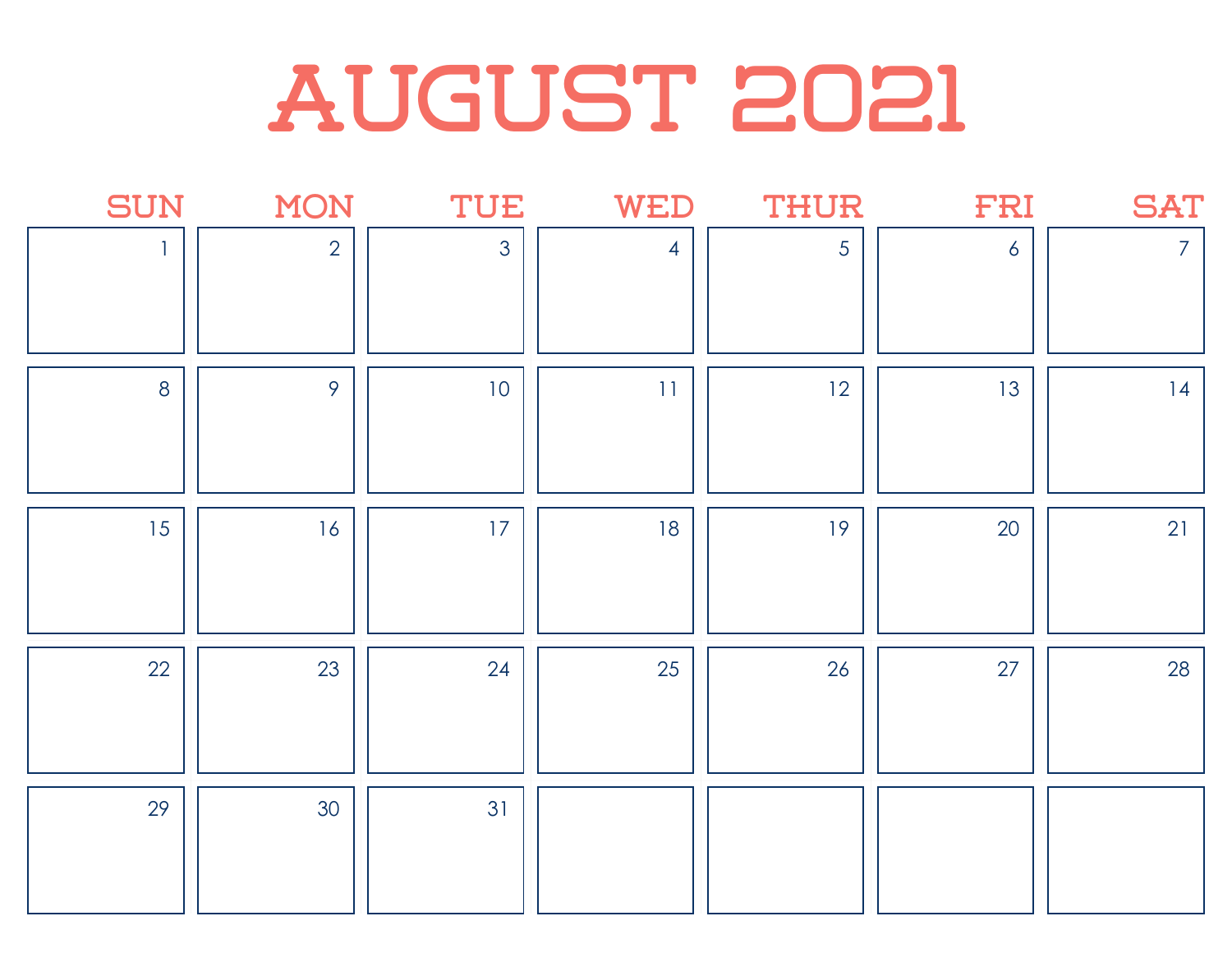## SEPTEMBER 2021

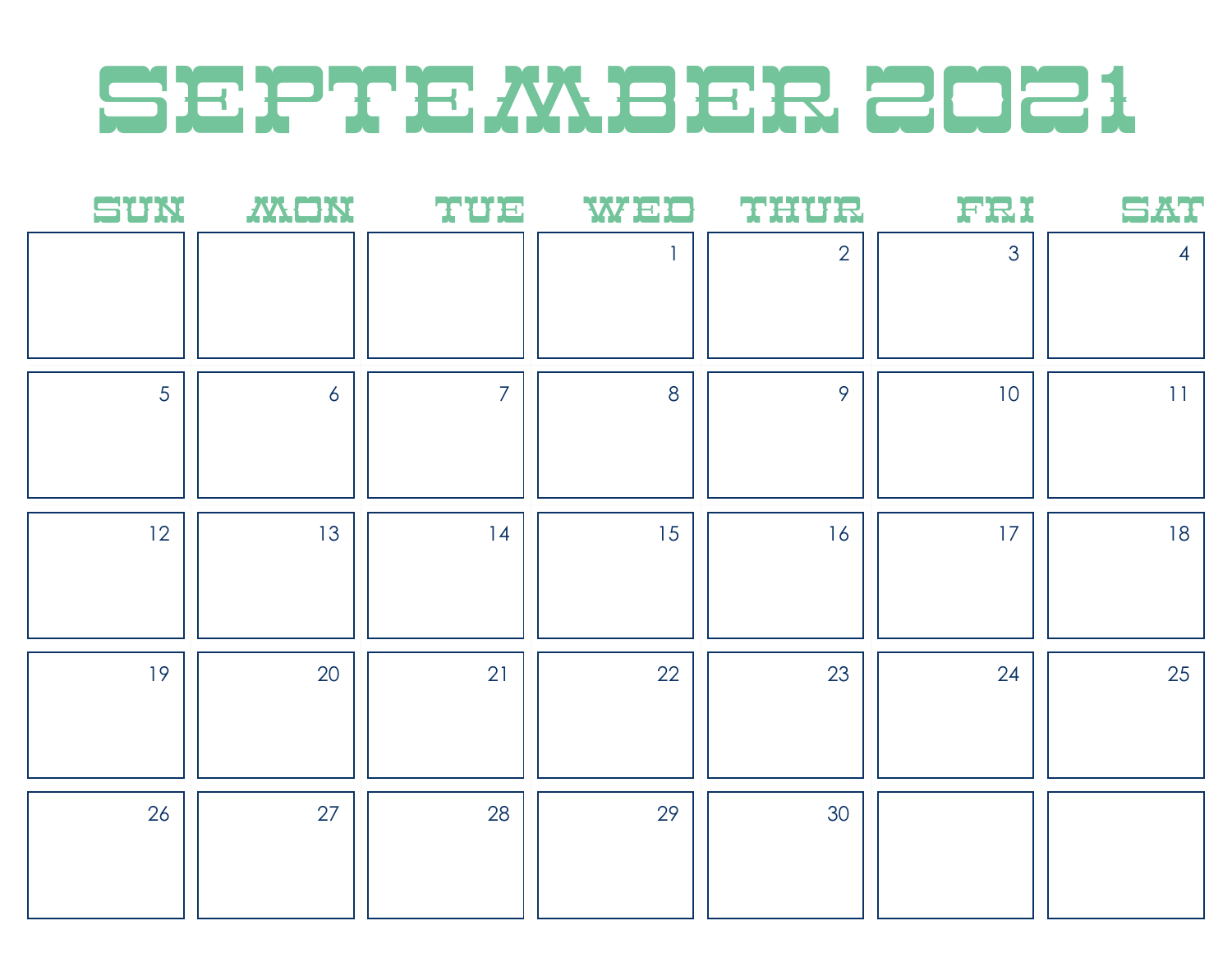### OCTOBER 2021

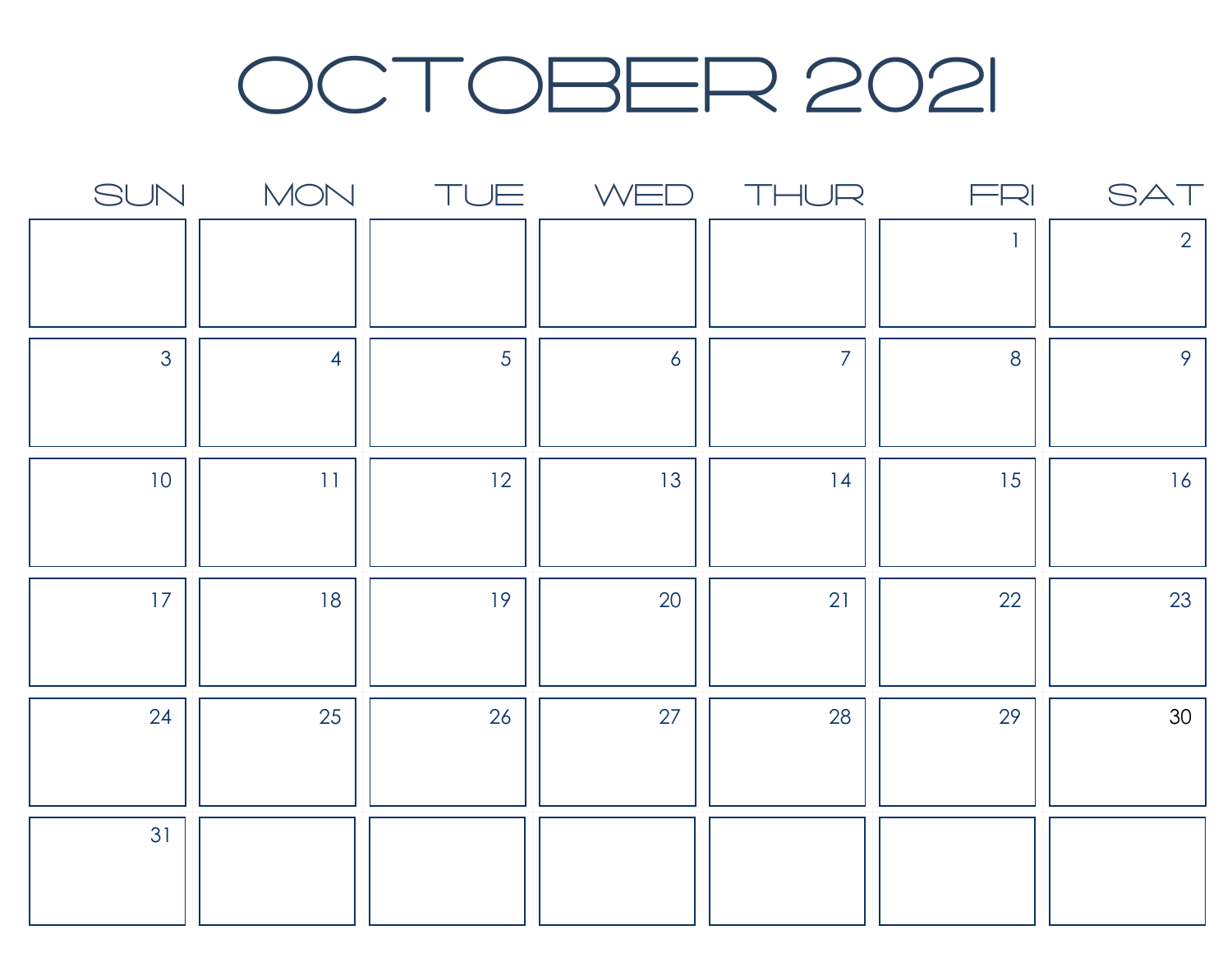# november 2021